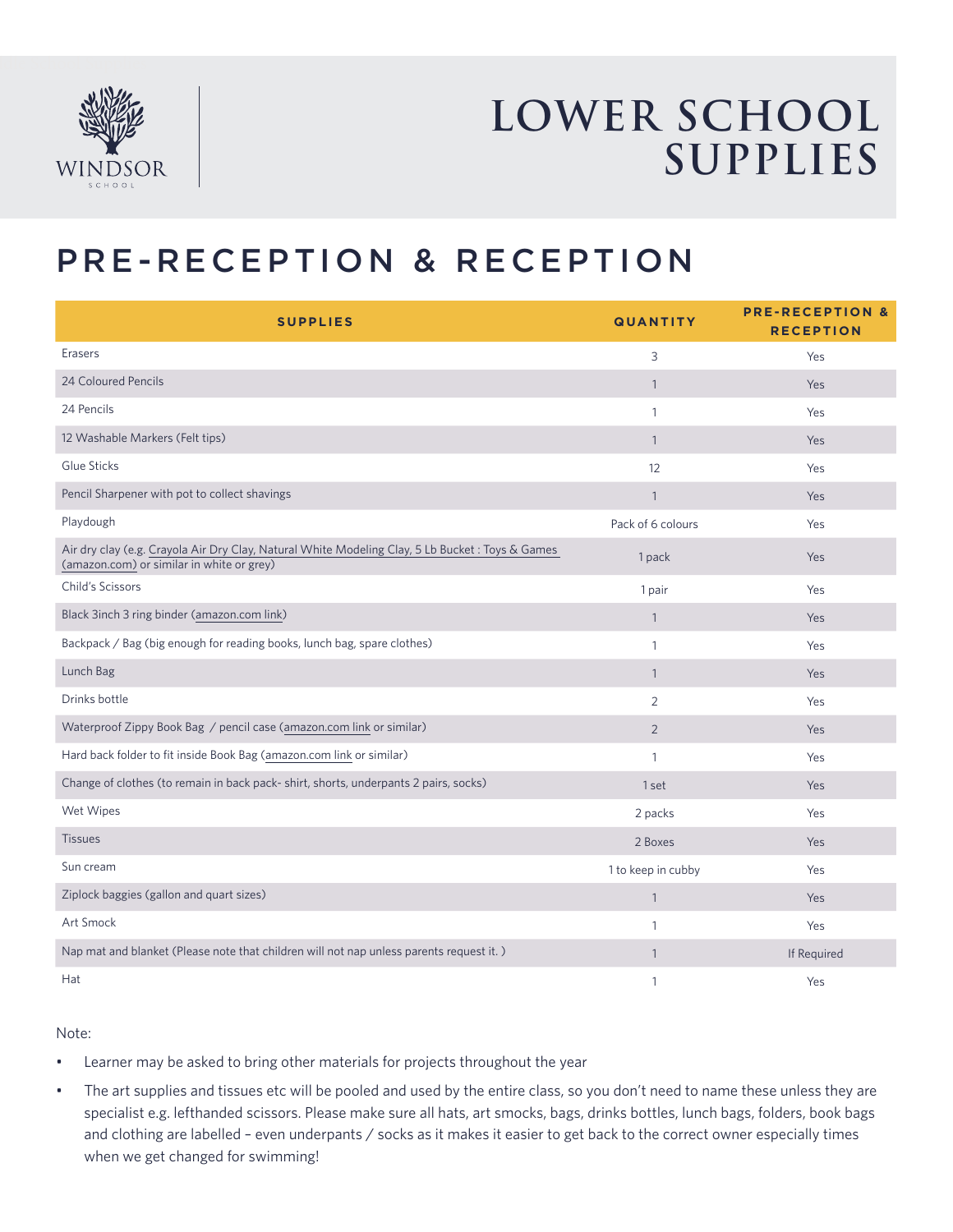

## **LOWER SCHOOL SUPPLIES**

#### YEAR 1 + 2

| <b>SUPPLIES</b>                                                         | <b>QUANTITY</b>  |
|-------------------------------------------------------------------------|------------------|
| Erasers                                                                 | 3                |
| 24 Count Crayola Crayons                                                | 1 Pack           |
| 24 Count Crayola Colored Pencils                                        | 1 Pack           |
| 12 Count Crayola Washable Markers                                       | 1 Pack           |
| 24 Pack of Pencils                                                      | 1 Pack           |
| Glue Sticks                                                             | 24               |
| Bookbag (Large enough for reading books, lunchbox, spare clothes, etc.) |                  |
| Reusable Water Bottle                                                   |                  |
| Lunchbox/bag                                                            |                  |
| <b>Plastic Folder with Pockets</b>                                      | $\mathbf{1}$     |
| Pladough                                                                | Pack of 6 Colors |
| Art Smock                                                               | $\mathbf{1}$     |
| 3 inch binder                                                           |                  |
| <b>Scissors</b>                                                         | $\mathbf{1}$     |
| Ruler                                                                   |                  |
| Recorder (Year 2)                                                       | $\mathbf{1}$     |
| Pencil Case                                                             |                  |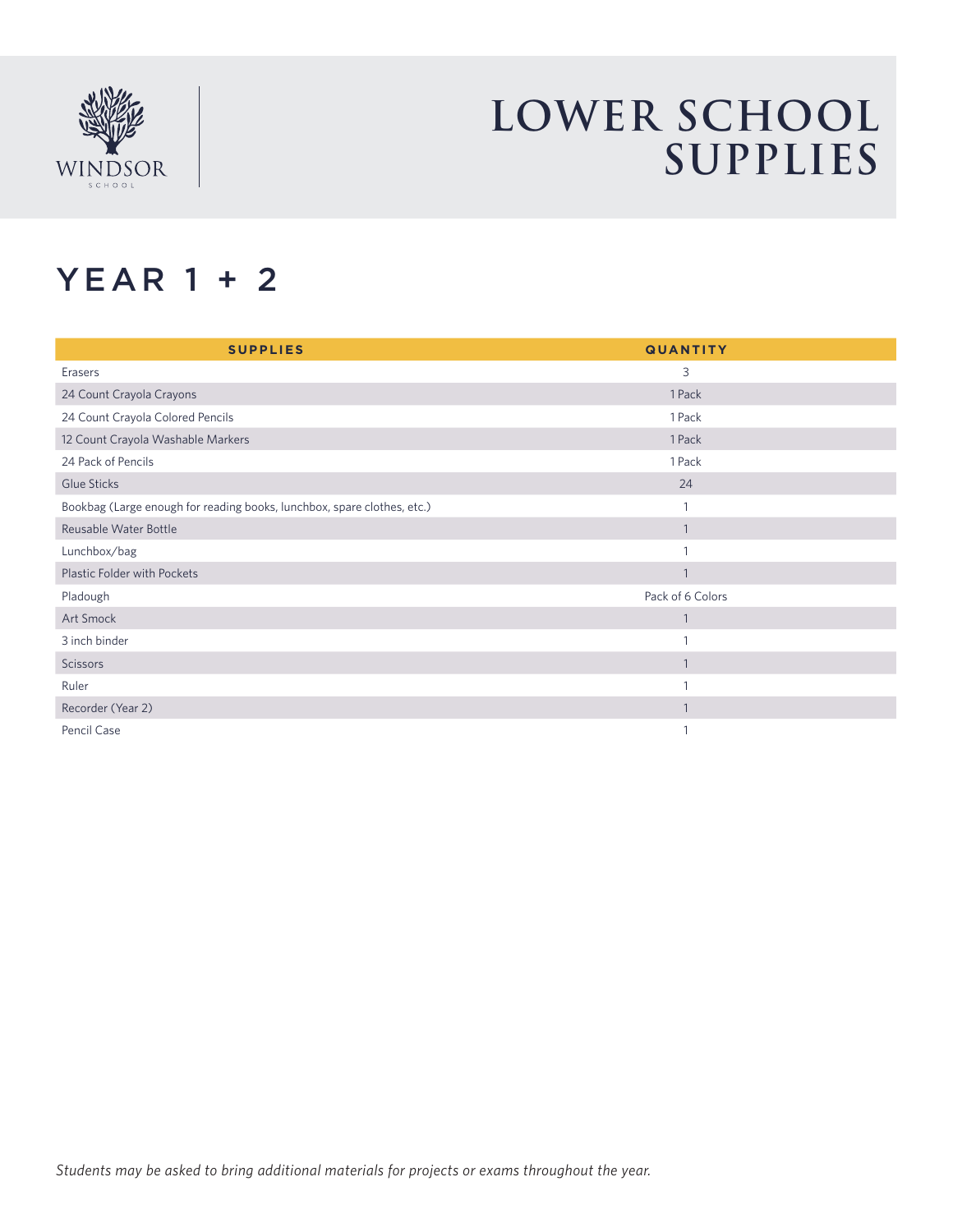

## **LOWER SCHOOL SUPPLIES**

#### YEARS 3 - 6

| <b>SUPPLIES</b>                                           | <b>QUANTITY</b>    |  |
|-----------------------------------------------------------|--------------------|--|
| Pencil Pouch/Case                                         | $\mathbf{1}$       |  |
| 24 Pack of Pencils                                        | 2 Packs            |  |
| Erasers                                                   | 8                  |  |
| Pencil Sharpener                                          | $\mathbf{1}$       |  |
| <b>Colored Pencils</b>                                    | 2 Boxes            |  |
| 12" Ruler                                                 | $\mathbf{1}$       |  |
| Scissors with Rounded Tip                                 | $\mathbf{1}$       |  |
| <b>Glue Sticks</b>                                        | 10 <sup>°</sup>    |  |
| Headphones/Ear Buds (remain at school)                    | 1 Set              |  |
| Bookbag                                                   | $\mathbf{1}$       |  |
| Reusable Water Bottle                                     | $\overline{2}$     |  |
| Lunchbox/bag                                              | $\mathbf{1}$       |  |
| Wide Ruled Folded Paper                                   | 1 Pack             |  |
| Musical Recorder with Neck Strap<br>(Purchase at Windsor) | $\mathbf{1}$       |  |
| <b>Whiteboard Markers</b>                                 | 10 <sup>°</sup>    |  |
| 3-Ring Binder (1-inch)                                    | 1 (Years 3-4)      |  |
| Highlighters                                              | 2 (Years 3-6)      |  |
| 3-Ring Binder (2-inch)                                    | 2 (Years 5-6)      |  |
| Graph Paper                                               | 1 Pack (Years 4-6) |  |
| Oxford Geometry Set                                       | 1 (Years 5-6)      |  |
| Duotang Folder for Music                                  | 1 (Years 5-6)      |  |
| Folder with Prongs                                        | $\overline{2}$     |  |
| Laptop or Tablet                                          | 1 (Years 5-6)      |  |